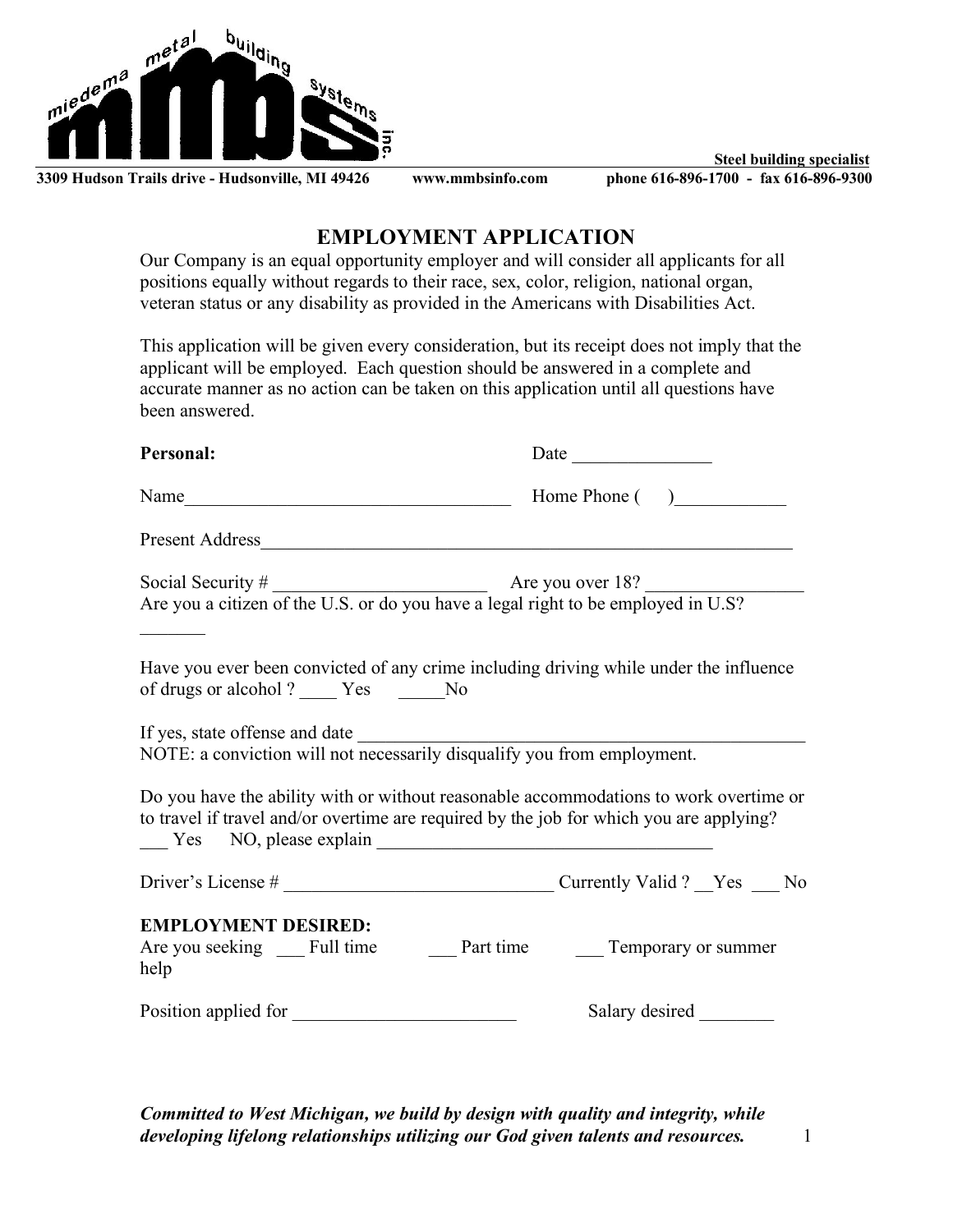| ā<br><b>Steel building specialist</b><br>www.mmbsinfo.com<br>phone 616-896-1700 - fax 616-896-9300<br>3309 Hudson Trails drive - Hudsonville, MI 49426 |
|--------------------------------------------------------------------------------------------------------------------------------------------------------|
| Date available to start                                                                                                                                |
| Have you ever applied or worked for this company before? The No                                                                                        |
| Are there any days or hours you would be unable or unwilling to work?                                                                                  |
| <b>EDUCATION:</b>                                                                                                                                      |
| Name and address<br>Graduate ?<br>Courses studied                                                                                                      |
| High school<br>Yes<br>N <sub>0</sub>                                                                                                                   |
| College<br>Yes<br>N <sub>0</sub>                                                                                                                       |
|                                                                                                                                                        |
| Are you planning to pursue further studies? __No __Yes, when and what courses?                                                                         |
| List and describe any other Schooling or Specialized Training                                                                                          |
| <b>MILITARY:</b>                                                                                                                                       |
| Have you ever served in the military? $\_\ Y$ es $\_\ N$ o                                                                                             |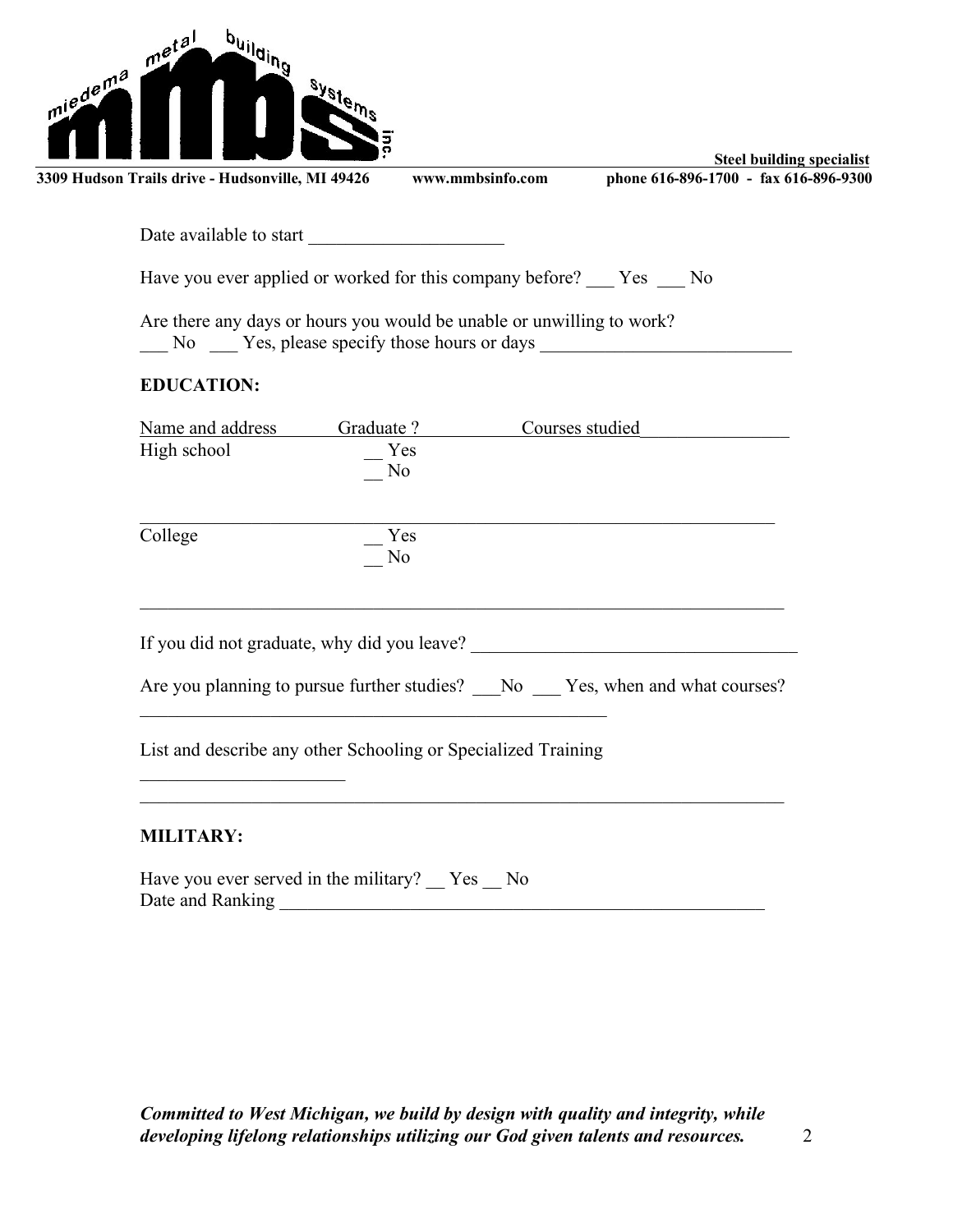

**Steel building specialist**

### **CAPABILITY / RELIABILITY**

Would you be willing and able to perform all of the tasks required by the job you are applying for? \_\_\_ Yes \_\_\_ No

Have you filed any type of fraudulent claims against any of your present or past employers? \_\_\_No \_\_\_Yes, Please explain \_\_\_\_\_\_\_\_\_\_\_\_\_\_\_\_\_\_\_\_\_\_\_\_\_\_\_\_\_\_

Will you abide by the safety rules of this company? Yes No

How many days of work or school have you missed in the last two years?

How many days have you reported late for work or school in the past two years?

Would you be willing and able to report to work on time every day on a regular and consistent basis? \_\_\_\_ Yes \_\_\_ No please explain \_\_\_\_\_\_\_\_\_\_\_\_\_\_\_\_\_\_\_\_\_\_\_\_\_\_\_\_\_\_\_

### **WORK HISTORY:**

| Name of Employer | Address | Telephone # |
|------------------|---------|-------------|
|                  |         |             |

Dates Employed Starting and Ending Pay Name of Last Supervisor

| Name<br><b>Employer</b><br>Ωt |  |
|-------------------------------|--|

Dates Employed Starting and Ending Pay Name of Last Supervisor

| Name of Employer | dress | Telenhone $#$ |
|------------------|-------|---------------|

Dates Employed Starting and Ending Pay Name of Last Supervisor

*Committed to West Michigan, we build by design with quality and integrity, while developing lifelong relationships utilizing our God given talents and resources.* 3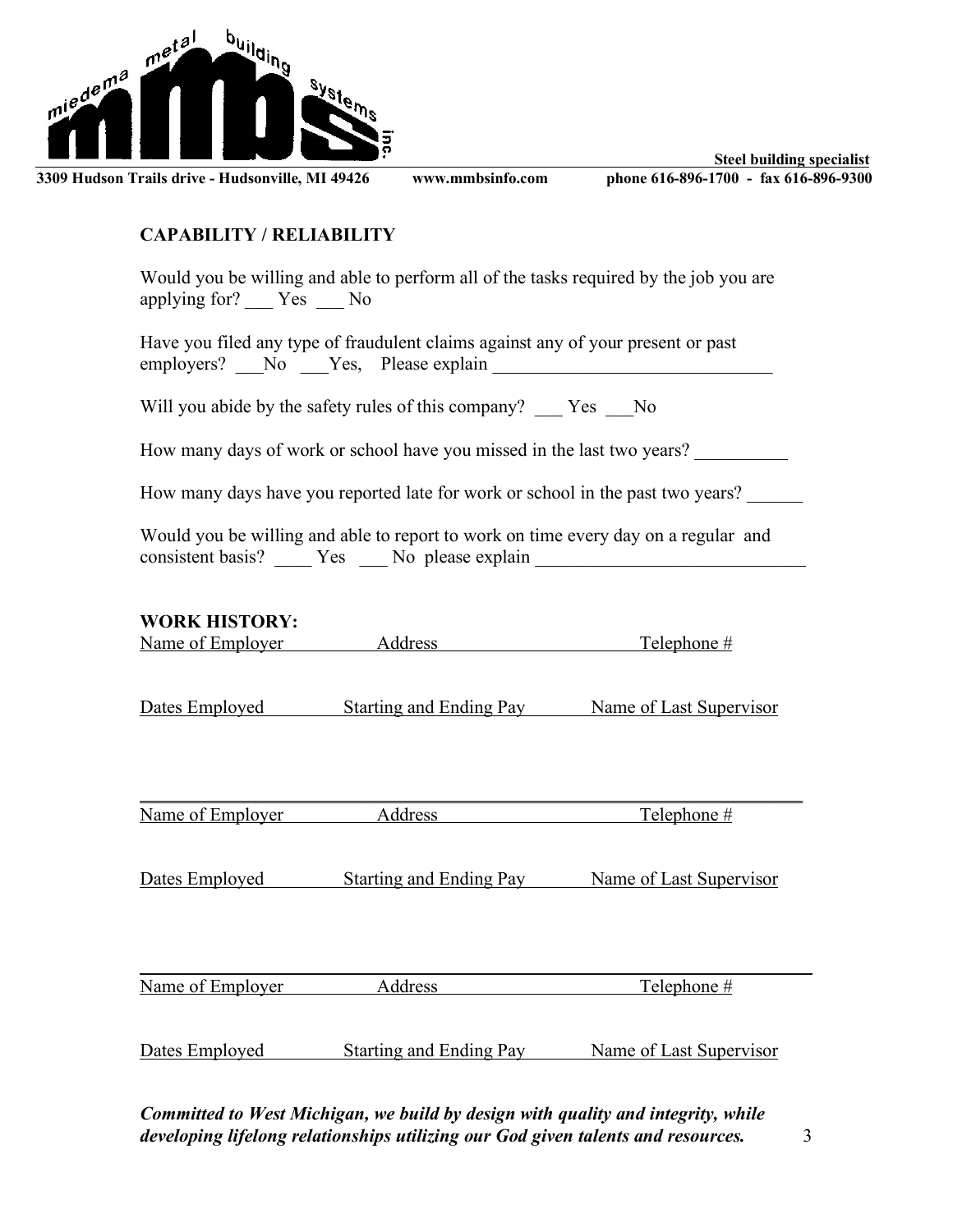

 $\mathcal{L}_\mathcal{L} = \mathcal{L}_\mathcal{L} = \mathcal{L}_\mathcal{L} = \mathcal{L}_\mathcal{L} = \mathcal{L}_\mathcal{L} = \mathcal{L}_\mathcal{L} = \mathcal{L}_\mathcal{L} = \mathcal{L}_\mathcal{L} = \mathcal{L}_\mathcal{L} = \mathcal{L}_\mathcal{L} = \mathcal{L}_\mathcal{L} = \mathcal{L}_\mathcal{L} = \mathcal{L}_\mathcal{L} = \mathcal{L}_\mathcal{L} = \mathcal{L}_\mathcal{L} = \mathcal{L}_\mathcal{L} = \mathcal{L}_\mathcal{L}$ 

**Steel building specialist**

## **SUPPLEMENTAL EMPLOYMENT INFORMATION**

If you worked in any of your previous positions under another name, please give that name; ( For reference checking purposes) \_\_\_\_\_\_\_\_\_\_\_\_\_\_\_\_\_\_\_\_\_\_\_\_\_\_\_\_\_\_\_\_\_

Are you presently employed? \_\_\_ No \_\_\_ Yes, may we contact your present employer?

Have you ever been fired or asked to resign from a job? No Yes Please explain\_\_\_\_\_\_\_\_\_\_\_\_\_\_\_\_\_\_\_\_\_\_\_\_\_\_\_\_\_\_\_\_\_\_\_\_\_\_\_\_\_\_\_\_\_\_\_\_\_\_\_\_\_\_\_\_

Have you ever been disciplined or received verbal or written warnings for absenteeism or tardiness? \_\_\_ No \_\_\_Yes, please explain \_\_\_\_\_\_\_\_\_\_\_\_\_\_\_\_\_\_\_\_\_\_\_\_\_\_\_\_\_\_\_\_\_\_

### **SPECIAL SKILLS**

Use this space to describe why you are interested in working for our company and list those skills and abilities which you feel particularly qualify you for a position with us.

 $\mathcal{L}_\text{max} = \mathcal{L}_\text{max} = \mathcal{L}_\text{max} = \mathcal{L}_\text{max} = \mathcal{L}_\text{max} = \mathcal{L}_\text{max} = \mathcal{L}_\text{max} = \mathcal{L}_\text{max} = \mathcal{L}_\text{max} = \mathcal{L}_\text{max} = \mathcal{L}_\text{max} = \mathcal{L}_\text{max} = \mathcal{L}_\text{max} = \mathcal{L}_\text{max} = \mathcal{L}_\text{max} = \mathcal{L}_\text{max} = \mathcal{L}_\text{max} = \mathcal{L}_\text{max} = \mathcal{$  $\mathcal{L}_\text{max} = \mathcal{L}_\text{max} = \mathcal{L}_\text{max} = \mathcal{L}_\text{max} = \mathcal{L}_\text{max} = \mathcal{L}_\text{max} = \mathcal{L}_\text{max} = \mathcal{L}_\text{max} = \mathcal{L}_\text{max} = \mathcal{L}_\text{max} = \mathcal{L}_\text{max} = \mathcal{L}_\text{max} = \mathcal{L}_\text{max} = \mathcal{L}_\text{max} = \mathcal{L}_\text{max} = \mathcal{L}_\text{max} = \mathcal{L}_\text{max} = \mathcal{L}_\text{max} = \mathcal{$ 

### **REFERENCES**

Please give three references, not relatives or former employers. Name Address Telephone

 $\mathcal{L}_\text{max}$  and  $\mathcal{L}_\text{max}$  and  $\mathcal{L}_\text{max}$  and  $\mathcal{L}_\text{max}$  and  $\mathcal{L}_\text{max}$  and  $\mathcal{L}_\text{max}$ 

 $\_$  , and the contribution of the contribution of  $\mathcal{L}_\mathcal{A}$  , and the contribution of  $\mathcal{L}_\mathcal{A}$ 

*Committed to West Michigan, we build by design with quality and integrity, while developing lifelong relationships utilizing our God given talents and resources.* 4